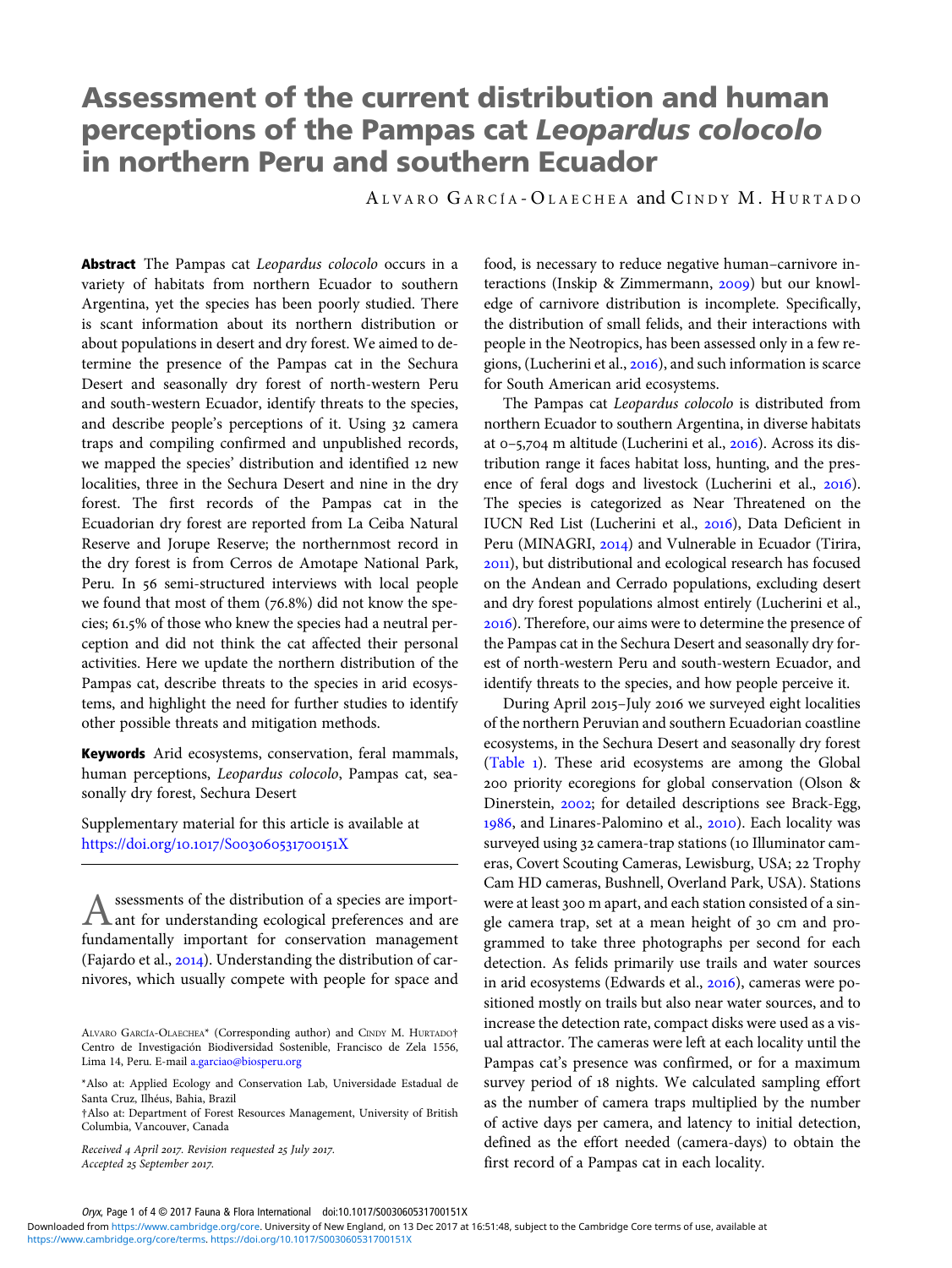<span id="page-1-0"></span>TABLE 1 Survey localities in the Sechura Desert and in the seasonal dry forest of north-western Peru and south-western Ecuador  $(Fig. 1)$ .

| Locality (by ecoregion<br>and country)    | Altitude<br>(m) | Survey effort<br>(camera-days) | Capture<br>events |
|-------------------------------------------|-----------------|--------------------------------|-------------------|
| Sechura Desert (Peru)                     |                 |                                |                   |
| Illescas Reserve Zone                     | 61              | 211                            | 1                 |
| San Pedro de Vice<br>Mangrove             | 0               | 22                             | 4                 |
| Napique Lake                              | 15              | 50                             | 2                 |
| Dry forest (Peru)                         |                 |                                |                   |
| El Virrey Area                            | 737             | 288                            | 3                 |
| Cerros de Amotape<br>National Park        | 593             | 340                            | 1                 |
| Manglares de Tumbes<br>National Sanctuary | 8               | 322                            | 0                 |
| Dry forest (Ecuador)                      |                 |                                |                   |
| La Ceiba Natural Reserve                  | 538             | 468                            | 12.               |
| Arenillas Ecological<br>Reserve           | 42              | 576                            | 0                 |

Additionally, we compiled non-published but confirmed records (based on photographs) of the Pampas cat in the Sechura Desert and dry forest. We also conducted standardized semi-structured interviews with local people selected randomly from houses near field sites and door-to-door canvassing in 10 localities, to assess their knowledge about the Pampas cat and identify potential conflicts with people. This was authorized by Servicio Nacional de Áreas Naturales Protegidas (023-2015-SERNANP-DGANP), Servicio Nacional Forestal y de Fauna Silvestre (0299--SERFOR-DFFSPFFS), and the Ecuadorian Environment Ministry (002-IC-FLO-DP-AEO-MAE). Each interview consisted of nine questions and included photographs of carnivores that are potentially distributed in the surveyed locality (Supplementary Material ). We categorized interviews as No ID when the interviewee was unable to identify the Pampas cat in photographs, and ID when the interviewee successfully identified the species. Within the ID category we summarized people's perceptions as positive, negative or neutral.

During 2,277 camera-days we obtained 23 records of the Pampas cat, in six of the eight surveyed localities (Fig. 1; Plate 1). We also found one captured individual in Chapangos town, and interviews confirmed the species' presence in Yacila de Zamba Private Conservation Area. Additionally, we compiled five records from other researchers (E. Edavaly, P. Vásquez, K. Herrera, D. Tirira and M. Gómez; Fig. ). Our updated distribution map includes 12 new records of the species: three in the Sechura Desert and nine in the dry forest. The lowest altitude at which the species was detected was o m, in San Pedro de Vice Mangrove, and the highest altitude was near Kuelap Arqueological Site, at 2,210 m. San Pedro de Vice Mangrove was the



PLATE 1 Pampas cat Leopardus colocolo in San Pedro de Vice Mangrove, Peru.



FIG. 1 Records of the Pampas cat Leopardus colocolo in the Sechura Desert, Peru, and seasonally dry forest of Peru and Ecuador.

location with the lowest latency to initial detection ( camera-days), followed by Ñapique Lake (25 camera-days); Cerros de Amotape National Park had the highest latency to initial detection ( $193$  camera-days; [Fig.](#page-2-0) 2).

We identified several threats to the Pampas cat. In the Sechura Desert the cat lives among feral mammals (dogs, cats, donkeys, goats and pigs), which can be direct competitors, and may serve as vectors for disease transmission (Doherty et al., 2016). Habitat loss in San Pedro de Vice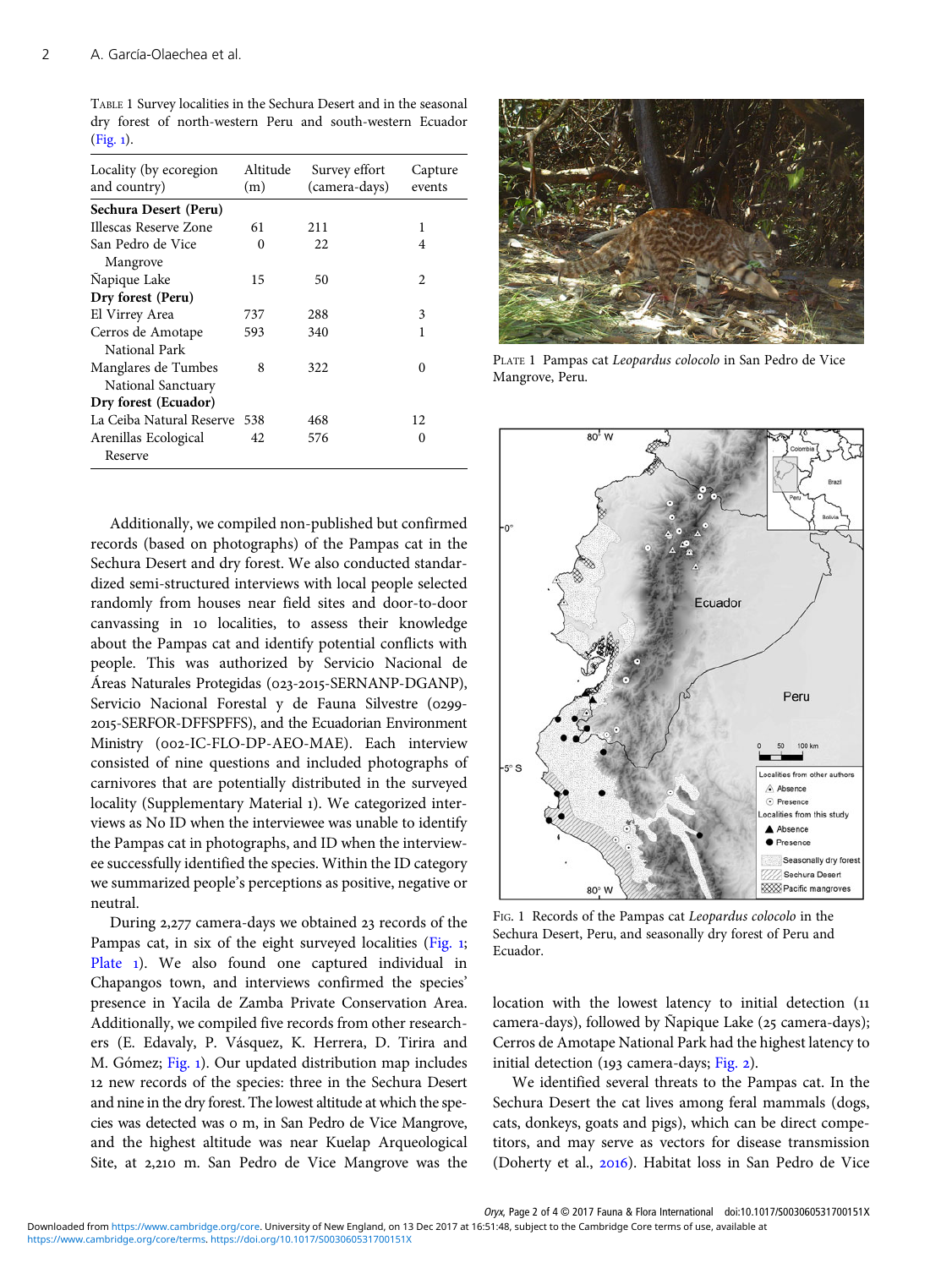<span id="page-2-0"></span>

FIG. 2 Latency to initial detection in the localities surveyed for the Pampas cat in the Sechura Desert, Peru, and seasonally dry forest of Peru and Ecuador ([Fig.](#page-1-0) ).

Mangrove is driven by wildfires set deliberately and repeatedly by local people to facilitate hunting of feral pigs, and habitat degradation in Cerros de Amotape National Park and La Ceiba Natural Reserve is caused by free-ranging livestock (cattle and goats). The only reported capture of a Pampas cat involved an opportunistic event in which local people tried to obtain income from selling a juvenile as a pet, in Chapangos town.

We interviewed 56 people (44 in Peru and 12 in Ecuador) from 10 settlements. The interviewees were farmers, fishers, park guards, housewives and school children. Among these,  $23.2\%$  (13) were familiar with the Pampas cat, of which  $23.1\%$ (3) had a positive perception of the species,  $61.5\%$  (8) were neutral to its presence, and 15.4% (2) had a negative perception. Park guards had a positive perception of the species, whereas fishers had a neutral perception. Only farmers perceived the Pampas cat negatively, on the basis that it preyed upon their young goats and poultry.

Most previous records of this species in Peru and Ecuador were concentrated in the Andes (Lucherini et al., ), despite assessments of mammal diversity having been carried out in the dry forests of both countries (Espinosa et al., 2016). We found evidence of the species at La Ceiba Natural Reserve (this research) and Jorupe Reserve (Tirira,  $2017$ ), which are the first known localities of the Pampas cat in the Ecuadorian dry forest. Our findings extend the known distribution of the species c. 180 km north to Cerros Amotape National Park, which may be the northern limit of its distribution in the dry forest ecosystem.

The differences in latency to initial detection in the Sechura Desert localities may be attributed to lower cat density because of prey availability and weather constraints in the Illescas Reserve Zone, compared to both wetlands in the same ecoregion. The higher latency to initial detection in Cerros Amotape National Park compared to the Sechura Desert wetland localities may be explained by the presence of three other small cat species: Leopardus pardalis, Leopardus wiedii and Puma yagouaroundi (Hurtado & Pacheco, 2015). High interspecific competition among these species could constrain the Pampas cat, which does not usually occur in forested ecosystems (Lucherini et al., 2016), and may also explain the lack of records of the species in the Arenillas Ecological Reserve, where L. pardalis and P. yagouaroundi coexist (Espinosa et al., 2016). We found no evidence of the Pampas cat in surveys of various dry forest patches near the Manglares de Tumbes National Sanctuary, possibly as a result of long-term flooding of this forest, which makes it unsuitable for this species (Lucherini et al., 2016).

Most local people are not familiar with the Pampas cat, and conflict with the species appears to be rare in the surveyed localities. The interviewees who had a negative perception of the Pampas cat mentioned that it preys on poultry and young goats, although there is no evidence of this. Predation of young goats is usually attributed to the puma Puma concolor (Inskip & Zimmermann, 2009), whereas poultry is a preferred prey of the Sechuran fox Lycalopex sechurae (Cossios Meza,  $2004$ ). Thus, we recommend that future environmental workshops and talks be customized and targeted towards people unfamiliar with the species and towards farmers who may erroneously believe the Pampas cat is preying on their animals.

Our findings show that Pampas cat populations are widely distributed in arid ecosystems, tolerating some degree of disturbance and the presence of other small felid species at low densities. This information may be used as a baseline for future research. Additionally, given people's neutral perception of the Pampas cat, there is potential for educational programmes to increase awareness of the species and highlight the importance of protecting the Sechura Desert and dry forest.

#### Acknowledgements

Funding was provided by the Mohamed bin Zayed Species Conservation Fund, Small Wild Cat Conservation Foundation, and San Diego Zoo Global. We thank Servicio Nacional de Áreas Naturales Protegidas (023--SERNANP-DGANP), Servicio Nacional Forestal y de Fauna Silvestre (0299-2015-SERFOR-DFFSPFFS), Jaime Salas, and the Ecuadorian Environment Ministry (002-IC-FLO-DP-AEO-MAE) for research authorizations. We are grateful for the support of Jim Sanderson and volunteers: Jorge Novoa, Diego García, Elio Nuñez, Luiggi Quevedo, Ivan Wong, Kárlom Herrera, Zoila Vega, J.L. Troncos, J.P. Castro, Darwin Martínez, Cristian Barros, Pablo Martínez, Carlos Pingo, Yufani Olaya, Edgar Espinoza, Omar Aguilar and Felipe Sánchez. We also

Oryx, Page 3 of 4 © 2017 Fauna & Flora International doi:10.1017/S003060531700151X

[https://www.cambridge.org/core/terms.](https://www.cambridge.org/core/terms) <https://doi.org/10.1017/S003060531700151X> Downloaded from [https://www.cambridge.org/core.](https://www.cambridge.org/core) University of New England, on 13 Dec 2017 at 16:51:48, subject to the Cambridge Core terms of use, available at